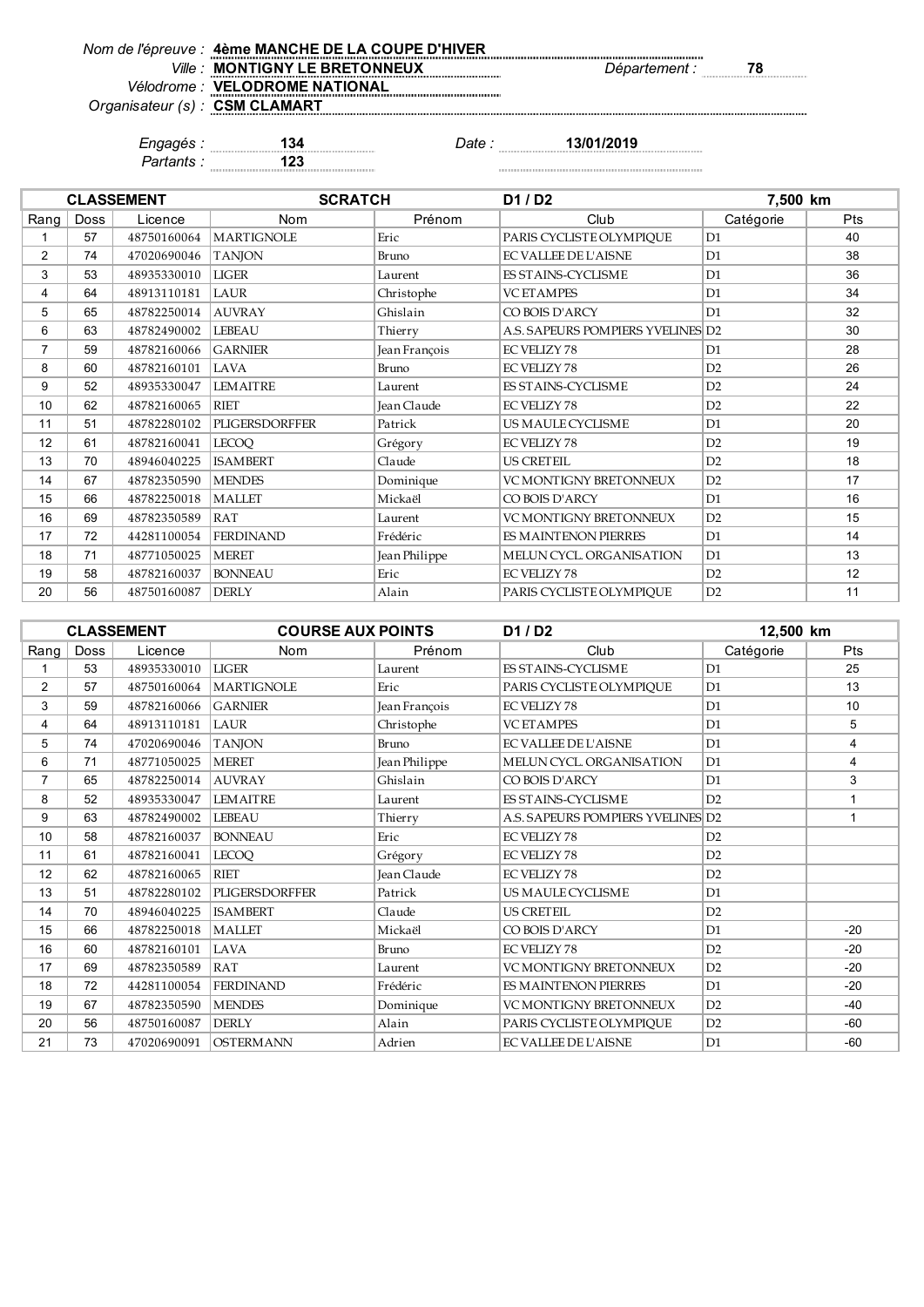|                |             | <b>CLASSEMENT</b> | <b>OMNIUM</b>         |                    | D1/D2                             |                | km             |
|----------------|-------------|-------------------|-----------------------|--------------------|-----------------------------------|----------------|----------------|
| Rang           | <b>Doss</b> | Licence           | Nom                   | Prénom             | Club                              | Catégorie      | Pts            |
|                | 53          | 48935330010       | <b>LIGER</b>          | Laurent            | <b>FS STAINS-CYCLISME</b>         | D1             | 61             |
| $\overline{2}$ | 57          | 48750160064       | <b>MARTIGNOLE</b>     | Eric               | PARIS CYCLISTE OLYMPIQUE          | D1             | 53             |
| 3              | 74          | 47020690046       | <b>TANION</b>         | Bruno              | <b>EC VALLEE DE L'AISNE</b>       | D1             | 42             |
| 4              | 64          | 48913110181       | LAUR                  | Christophe         | <b>VCETAMPES</b>                  | D1             | 39             |
| 5              | 59          | 48782160066       | <b>GARNIER</b>        | Jean François      | <b>EC VELIZY 78</b>               | D1             | 38             |
| 6              | 65          | 48782250014       | <b>AUVRAY</b>         | Ghislain           | CO BOIS D'ARCY                    | D <sub>1</sub> | 35             |
| $\overline{7}$ | 63          | 48782490002       | <b>LEBEAU</b>         | Thierry            | A.S. SAPEURS POMPIERS YVELINES D2 |                | 31             |
| 8              | 52          | 48935330047       | <b>LEMAITRE</b>       | Laurent            | ES STAINS-CYCLISME                | D2             | 25             |
| 9              | 62          | 48782160065       | <b>RIET</b>           | <b>Jean Claude</b> | <b>EC VELIZY 78</b>               | D2             | 22             |
| 10             | 51          | 48782280102       | <b>PLIGERSDORFFER</b> | Patrick            | US MAULE CYCLISME                 | D1             | 20             |
| 11             | 61          | 48782160041       | <b>LECOO</b>          | Grégory            | <b>EC VELIZY 78</b>               | D2             | 18             |
| 12             | 70          | 48946040225       | <b>ISAMBERT</b>       | Claude             | <b>US CRETEIL</b>                 | D2             | 16             |
| 13             | 66          | 48782250018       | <b>MALLET</b>         | Mickaël            | CO BOIS D'ARCY                    | D1             | 12             |
| 14             | 71          | 48771050025       | <b>MERET</b>          | Jean Philippe      | MELUN CYCL. ORGANISATION          | D1             | 10             |
| 15             | 60          | 48782160101       | LAVA                  | Bruno              | <b>EC VELIZY 78</b>               | D2             | 6              |
| 16             | 58          | 48782160037       | <b>BONNEAU</b>        | Eric               | <b>EC VELIZY 78</b>               | D2             | $\overline{4}$ |
| 17             | 69          | 48782350589       | <b>RAT</b>            | Laurent            | <b>VC MONTIGNY BRETONNEUX</b>     | D2             | $-10$          |
| 18             | 72          | 44281100054       | <b>FERDINAND</b>      | Frédéric           | <b>ES MAINTENON PIERRES</b>       | D1             | $-12$          |
| 19             | 67          | 48782350590       | <b>MENDES</b>         | Dominique          | VC MONTIGNY BRETONNEUX            | D2             | $-26$          |
| 20             | 56          | 48750160087       | <b>DERLY</b>          | Alain              | PARIS CYCLISTE OLYMPIOUE          | D2             | $-60$          |
| 21             | 73          | 47020690091       | <b>OSTERMANN</b>      | Adrien             | <b>EC VALLEE DE L'AISNE</b>       | D1             | $-60$          |

|      |      | <b>CLASSEMENT</b> | <b>SCRATCH</b>     |                 | Dames Min / Cad                    | 2,500 km  |            |
|------|------|-------------------|--------------------|-----------------|------------------------------------|-----------|------------|
| Rang | Doss | Licence           | <b>Nom</b>         | Prénom          | Club                               | Catégorie | <b>Pts</b> |
|      | 150  | 52850640678       | <b>LALLEMANT</b>   | Lara            | LA ROCHE SUR YON VENDEE CYCL Cadet |           | 40         |
| C    | 147  | 48782350041       | ROBLIN             | <b>Iuliette</b> | <b>VC MONTIGNY BRETONNEUX</b>      | Cadet     | 38         |
| 3    | 145  | 48946010078       | <b>PRUDENT</b>     | Farrah          | TEAM 94 CYCLING                    | Cadet     | 36         |
| 4    | 142  | 48771140273       | <b>FAHY</b>        | Camille         | <b>IS FERTE GAUCHER</b>            | Cadet     | 34         |
| 5    | 146  | 48782350655       | <b>MORICHON</b>    | Mathilde        | <b>VC MONTIGNY BRETONNEUX</b>      | Cadet     | 32         |
| 6    | 149  | 48924090070       | <b>LEDEME</b>      | Lilou           | <b>ANTONY BERNY CYCLISTE</b>       | Minime    | 30         |
| ⇁    | 148  | 48924090051       | <b>LAMOTTE</b>     | Zoé             | <b>ANTONY BERNY CYCLISTE</b>       | Minime    | 28         |
| 8    | 144  | 48946010209       | <b>PIETROSANTE</b> | Cassandra       | TEAM 94 CYCLING                    | Cadet     | 26         |
| 9    | 143  | 48946010208       | <b>PIETROSANTE</b> | Camille         | TEAM 94 CYCLING                    | Minime    | 24         |
| 10   | 141  | 48913050248       | DOLEZ.             | Lou             | CC IGNY PALAISEAU 91               | Cadet     | 22         |

|      |             | <b>CLASSEMENT</b> | <b>COURSE AUX POINTS</b> |                 | Dames Min / Cad                    |           | 10,000 km  |  |
|------|-------------|-------------------|--------------------------|-----------------|------------------------------------|-----------|------------|--|
| Rang | <b>Doss</b> | Licence           | <b>Nom</b>               | Prénom          | Club                               | Catégorie | <b>Pts</b> |  |
|      | 150         | 52850640678       | <b>LALLEMANT</b>         | Lara            | LA ROCHE SUR YON VENDEE CYCL Cadet |           | 45         |  |
| 2    | 145         | 48946010078       | <b>PRUDENT</b>           | Farrah          | TEAM 94 CYCLING                    | Cadet     | 14         |  |
| 3    | 142         | 48771140273       | FAHY                     | Camille         | <b>IS FERTE GAUCHER</b>            | Cadet     | 9          |  |
| 4    | 146         | 48782350655       | <b>MORICHON</b>          | Mathilde        | VC MONTIGNY BRETONNEUX             | Cadet     |            |  |
| 5    | 147         | 48782350041       | ROBI IN                  | <b>Juliette</b> | <b>VC MONTIGNY BRETONNEUX</b>      | Cadet     |            |  |
| 6    | 149         | 48924090070       | <b>LEDEME</b>            | Lilou           | <b>ANTONY BERNY CYCLISTE</b>       | Minime    |            |  |
|      | 143         | 48946010208       | <b>PIETROSANTE</b>       | Camille         | TEAM 94 CYCLING                    | Minime    |            |  |
| 8    | 141         | 48913050248       | DOLEZ.                   | Lou             | CC IGNY PALAISEAU 91               | Cadet     |            |  |
| 9    | 148         | 48924090051       | <b>LAMOTTE</b>           | Zoé             | <b>ANTONY BERNY CYCLISTE</b>       | Minime    |            |  |
| 10   | 144         | 48946010209       | <b>PIETROSANTE</b>       | Cassandra       | TEAM 94 CYCLING                    | Cadet     | $-16$      |  |

|      |             | <b>CLASSEMENT</b> | <b>OMNIUM</b>      |                 | Dames Min / Cad                    |           |            |
|------|-------------|-------------------|--------------------|-----------------|------------------------------------|-----------|------------|
| Rang | <b>Doss</b> | Licence           | <b>Nom</b>         | Prénom          | Club                               | Catégorie | <b>Pts</b> |
|      | 150         | 52850640678       | <b>LALLEMANT</b>   | Lara            | LA ROCHE SUR YON VENDEE CYCL Cadet |           | 65         |
| 2    | 145         | 48946010078       | PRUDENT            | Farrah          | <b>TEAM 94 CYCLING</b>             | Cadet     | 50         |
| 3    | 142         | 48771140273       | <b>FAHY</b>        | Camille         | <b>IS FERTE GAUCHER</b>            | Cadet     | 43         |
| 4    | 147         | 48782350041       | ROBLIN             | <b>Iuliette</b> | <b>VC MONTIGNY BRETONNEUX</b>      | Cadet     | 39         |
| 5    | 146         | 48782350655       | <b>MORICHON</b>    | Mathilde        | VC MONTIGNY BRETONNEUX             | Cadet     | 33         |
| 6    | 149         | 48924090070       | <b>LEDEME</b>      | Lilou           | <b>ANTONY BERNY CYCLISTE</b>       | Minime    | 31         |
|      | 148         | 48924090051       | <b>LAMOTTE</b>     | Zoé             | <b>ANTONY BERNY CYCLISTE</b>       | Minime    | 28         |
| 8    | 143         | 48946010208       | <b>PIETROSANTE</b> | Camille         | <b>TEAM 94 CYCLING</b>             | Minime    | 24         |
| 9    | 141         | 48913050248       | DOLEZ.             | Lou             | CC IGNY PALAISEAU 91               | Cadet     | 22         |
| 10   | 144         | 48946010209       | <b>PIETROSANTE</b> | Cassandra       | <b>TEAM 94 CYCLING</b>             | Cadet     | 10         |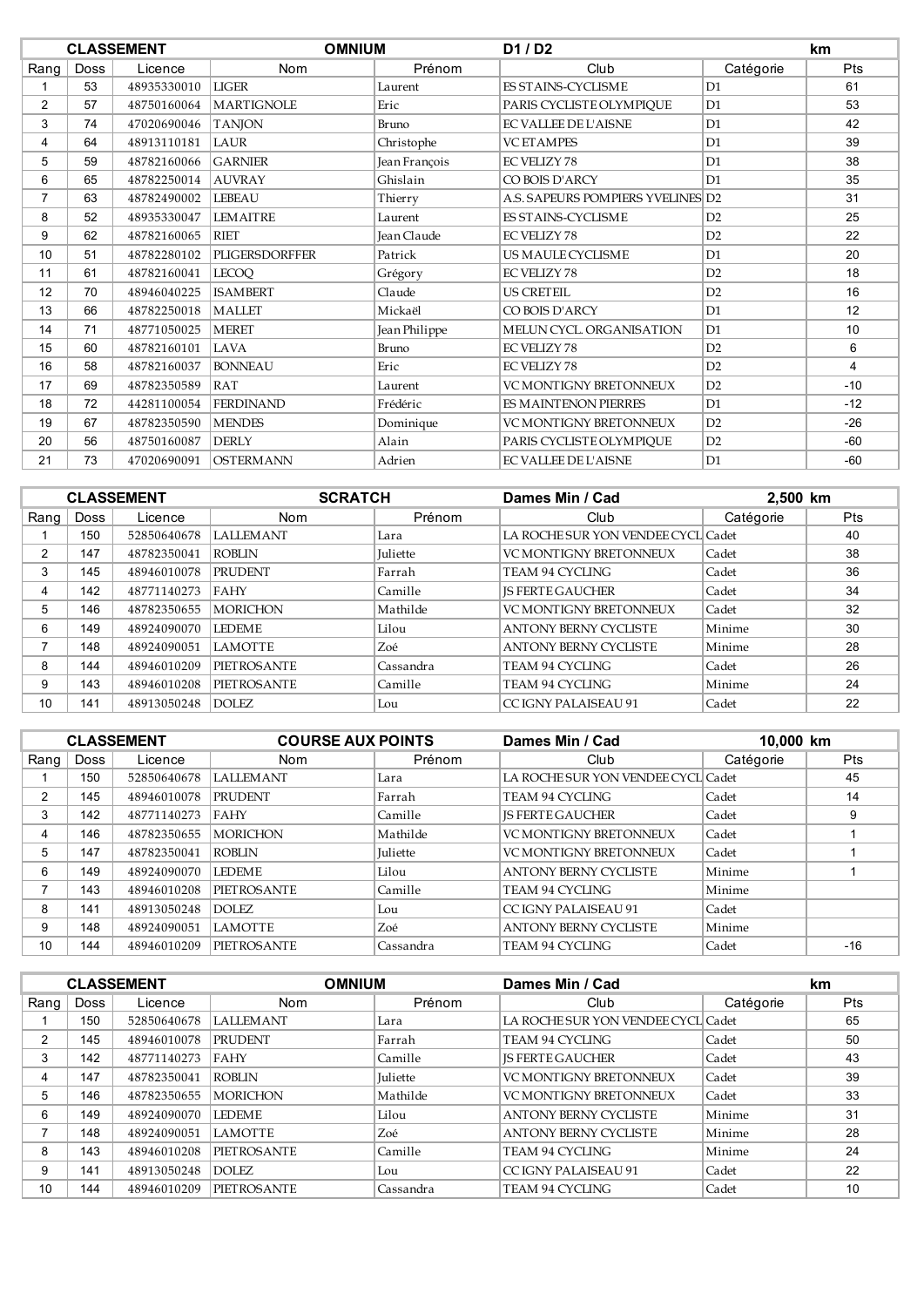|      |      | <b>CLASSEMENT</b> | Elimination à la danoise |              | <b>Minimes</b>                      | 4,500 km  |            |
|------|------|-------------------|--------------------------|--------------|-------------------------------------|-----------|------------|
| Rang | Doss | Licence           | <b>Nom</b>               | Prénom       | Club                                | Catégorie | <b>Pts</b> |
|      | 134  | 48771590015       | <b>CLEMENT</b>           | Christiano   | VELO CLUB DE COMPANS                | Minime    | 40         |
| 2    | 129  | 48935020090       | <b>BOUKHEDIMI</b>        | Elyesse      | CSM EPINAY SUR SEINE                | Minime    | 38         |
| 3    | 127  | 48782350656       | BERG                     | Gabriel      | <b>VC MONTIGNY BRETONNEUX</b>       | Minime    | 36         |
| 4    | 126  | 48946010174       | <b>KARPP</b>             | Gwendal      | TEAM 94 CYCLING                     | Minime    | 34         |
| 5    | 135  | 48782210176       | <b>DEPASSE</b>           | Antonin      | EC DU HOUDANAIS                     | Minime    | 32         |
| 6    | 131  | 44280180057       | <b>FERDINAND</b>         | Antoine      | <b>CS MAINVILLIERS</b>              | Minime    | 30         |
|      | 136  | 48782350664       | MALLET                   | <b>Jules</b> | <b>VC MONTIGNY BRETONNEUX</b>       | Minime    | 28         |
| 8    | 132  | 49272610164       | <b>BARIERE</b>           | Antoine      | <b>VC SAULCEEN ELBEUF LES T.V.O</b> | Minime    | 26         |
| 9    | 133  | 48957080253       | <b>LUXEUIL</b>           | Chrislyn     | ARGENTEUIL VAL DE SEINE 95          | Minime    | 24         |
| 10   | 128  | 48935020268       | <b>BATUR</b>             | Arda         | CSM EPINAY SUR SEINE                | Minime    | 22         |
| 11   | 130  | 48935020071       | <b>HTIN KYAWLWIN</b>     | Ekaric       | CSM EPINAY SUR SEINE                | Minime    | 20         |

|      |             | <b>CLASSEMENT</b> | <b>COURSE AUX POINTS</b> |            | <b>Minimes</b>                      | 10,000 km |                |
|------|-------------|-------------------|--------------------------|------------|-------------------------------------|-----------|----------------|
| Rang | <b>Doss</b> | Licence           | <b>Nom</b>               | Prénom     | Club                                | Catégorie | Pts            |
|      | 127         | 48782350656       | <b>BERG</b>              | Gabriel    | <b>VC MONTIGNY BRETONNEUX</b>       | Minime    | 16             |
| 2    | 134         | 48771590015       | <b>CLEMENT</b>           | Christiano | VELO CLUB DE COMPANS                | Minime    | 16             |
| 3    | 126         | 48946010174       | <b>KARPP</b>             | Gwendal    | TEAM 94 CYCLING                     | Minime    | 11             |
| 4    | 129         | 48935020090       | <b>BOUKHEDIMI</b>        | Elyesse    | CSM EPINAY SUR SEINE                | Minime    |                |
| 5    | 132         | 49272610164       | <b>BARIERE</b>           | Antoine    | <b>VC SAULCEEN ELBEUF LES T.V.O</b> | Minime    | 3              |
| 6    | 135         | 48782210176       | <b>DEPASSE</b>           | Antonin    | <b>EC DU HOUDANAIS</b>              | Minime    | $\overline{2}$ |
|      | 131         | 44280180057       | <b>FERDINAND</b>         | Antoine    | <b>CS MAINVILLIERS</b>              | Minime    |                |
| 8    | 133         | 48957080253       | <b>LUXEUIL</b>           | Chrislyn   | ARGENTEUIL VAL DE SEINE 95          | Minime    |                |
| 9    | 136         | 48782350664       | MALLET                   | Jules      | <b>VC MONTIGNY BRETONNEUX</b>       | Minime    |                |
| 10   | 128         | 48935020268       | <b>BATUR</b>             | Arda       | CSM EPINAY SUR SEINE                | Minime    |                |
| 11   | 130         | 48935020071       | <b>HTIN KYAWLWIN</b>     | Ekaric     | CSM EPINAY SUR SEINE                | Minime    |                |

|      |             | <b>CLASSEMENT</b> | <b>OMNIUM</b>        |              | <b>Minimes</b>                |           | km  |
|------|-------------|-------------------|----------------------|--------------|-------------------------------|-----------|-----|
| Rang | <b>Doss</b> | Licence           | <b>Nom</b>           | Prénom       | Club                          | Catégorie | Pts |
|      | 134         | 48771590015       | <b>CLEMENT</b>       | Christiano   | VELO CLUB DE COMPANS          | Minime    | 56  |
| 2    | 127         | 48782350656       | BERG                 | Gabriel      | <b>VC MONTIGNY BRETONNEUX</b> | Minime    | 52  |
| 3    | 126         | 48946010174       | <b>KARPP</b>         | Gwendal      | <b>TEAM 94 CYCLING</b>        | Minime    | 45  |
| 4    | 129         | 48935020090       | <b>BOUKHEDIMI</b>    | Elyesse      | CSM EPINAY SUR SEINE          | Minime    | 45  |
| 5    | 135         | 48782210176       | <b>DEPASSE</b>       | Antonin      | EC DU HOUDANAIS               | Minime    | 34  |
| 6    | 131         | 44280180057       | <b>FERDINAND</b>     | Antoine      | <b>CS MAINVILLIERS</b>        | Minime    | 30  |
| 7    | 132         | 49272610164       | <b>BARIERE</b>       | Antoine      | VC SAULCEEN ELBEUF LES T.V.O  | Minime    | 29  |
| 8    | 136         | 48782350664       | <b>MALLET</b>        | <b>Iules</b> | <b>VC MONTIGNY BRETONNEUX</b> | Minime    | 28  |
| 9    | 133         | 48957080253       | <b>LUXEUIL</b>       | Chrislyn     | ARGENTEUIL VAL DE SEINE 95    | Minime    | 24  |
| 10   | 128         | 48935020268       | <b>BATUR</b>         | Arda         | CSM EPINAY SUR SEINE          | Minime    | 22  |
| 11   | 130         | 48935020071       | <b>HTIN KYAWLWIN</b> | Ekaric       | <b>CSM EPINAY SUR SEINE</b>   | Minime    | 20  |

|                |             | <b>CLASSEMENT</b> | <b>SCRATCH</b>      |           | <b>Cadets</b>                 | 5,000 km  |            |
|----------------|-------------|-------------------|---------------------|-----------|-------------------------------|-----------|------------|
| Rang           | <b>Doss</b> | Licence           | <b>Nom</b>          | Prénom    | Club                          | Catégorie | <b>Pts</b> |
|                | 107         | 48957140236       | <b>SELLIER</b>      | Mathis    | PARISIS A.C. 95               | Cadet     | 40         |
| $\overline{2}$ | 104         | 48946010218       | <b>COLSY</b>        | Noé       | <b>TEAM 94 CYCLING</b>        | Cadet     | 38         |
| 3              | 101         | 48924110439       | <b>PANOR</b>        | Enzo      | <b>CSM CLAMART</b>            | Cadet     | 36         |
| 4              | 124         | 48957120197       | <b>RAGUENEAU</b>    | Bastien   | OLYMPIQUE C.V.O.              | Cadet     | 34         |
| 5              | 108         | 48782350565       | <b>DUPONT</b>       | Alixan    | <b>VC MONTIGNY BRETONNEUX</b> | Cadet     | 32         |
| 6              | 123         | 48946040413       | <b>GRIGNON</b>      | Alexandre | <b>US CRETEIL</b>             | Cadet     | 30         |
| $\overline{7}$ | 109         | 48782350700       | <b>DURAZZI</b>      | Nolan     | <b>VC MONTIGNY BRETONNEUX</b> | Cadet     | 28         |
| 8              | 120         | 47021990216       | <b>KANDISSOUNON</b> | Arthur    | VC AMATEUR ST QUENTIN         | Cadet     | 26         |
| 9              | 112         | 48935150075       | <b>LINVAL</b>       | Florian   | <b>EC AULNAY</b>              | Cadet     | 24         |
| 10             | 122         | 48782430065       | <b>DERIAUX</b>      | Pacome    | EC VERNOUILLET V.T.           | Cadet     | 22         |
| 11             | 110         | 48782350591       | <b>LOUVRIER</b>     | Stanislas | <b>VC MONTIGNY BRETONNEUX</b> | Cadet     | 20         |
| 12             | 118         | 49144520141       | TRUFFAUT            | Baptiste  | <b>UCTILLY VAL DESEULLES</b>  | Cadet     | 19         |
| 13             | 117         | 48750240277       | <b>DORMY</b>        | Clément   | US METRO TRANSPORTS           | Cadet     | 18         |
| 14             | 113         | 48935150348       | <b>TALIEU</b>       | Axel      | <b>EC AULNAY</b>              | Cadet     | 17         |
| 15             | 103         | 48946010195       | <b>BOULAHOITE</b>   | Rayan     | <b>TEAM 94 CYCLING</b>        | Cadet     | 16         |
| 16             | 106         | 48946010206       | <b>MATHIAS</b>      | Sony      | <b>TEAM 94 CYCLING</b>        | Cadet     | 15         |
| 17             | 121         | 48782430240       | <b>BRAIL</b>        | Mathis    | EC VERNOUILLET V.T.           | Cadet     | 14         |
| 18             | 105         | 48946010016       | <b>DESOUSA</b>      | Anthony   | <b>TEAM 94 CYCLING</b>        | Cadet     | 13         |
| 19             | 119         | 48771570069       | <b>GOUSSOT</b>      | Cyprien   | LES RAYONS DE L'AVENIR        | Cadet     | 12         |
| 20             | 114         | 49270240029       | <b>POINTEAU</b>     | Axel      | CS BONNEVILLE                 | Cadet     | 11         |
| 21             | 102         | 48924110356       | <b>ROQUES</b>       | Baptiste  | <b>CSM CLAMART</b>            | Cadet     | 10         |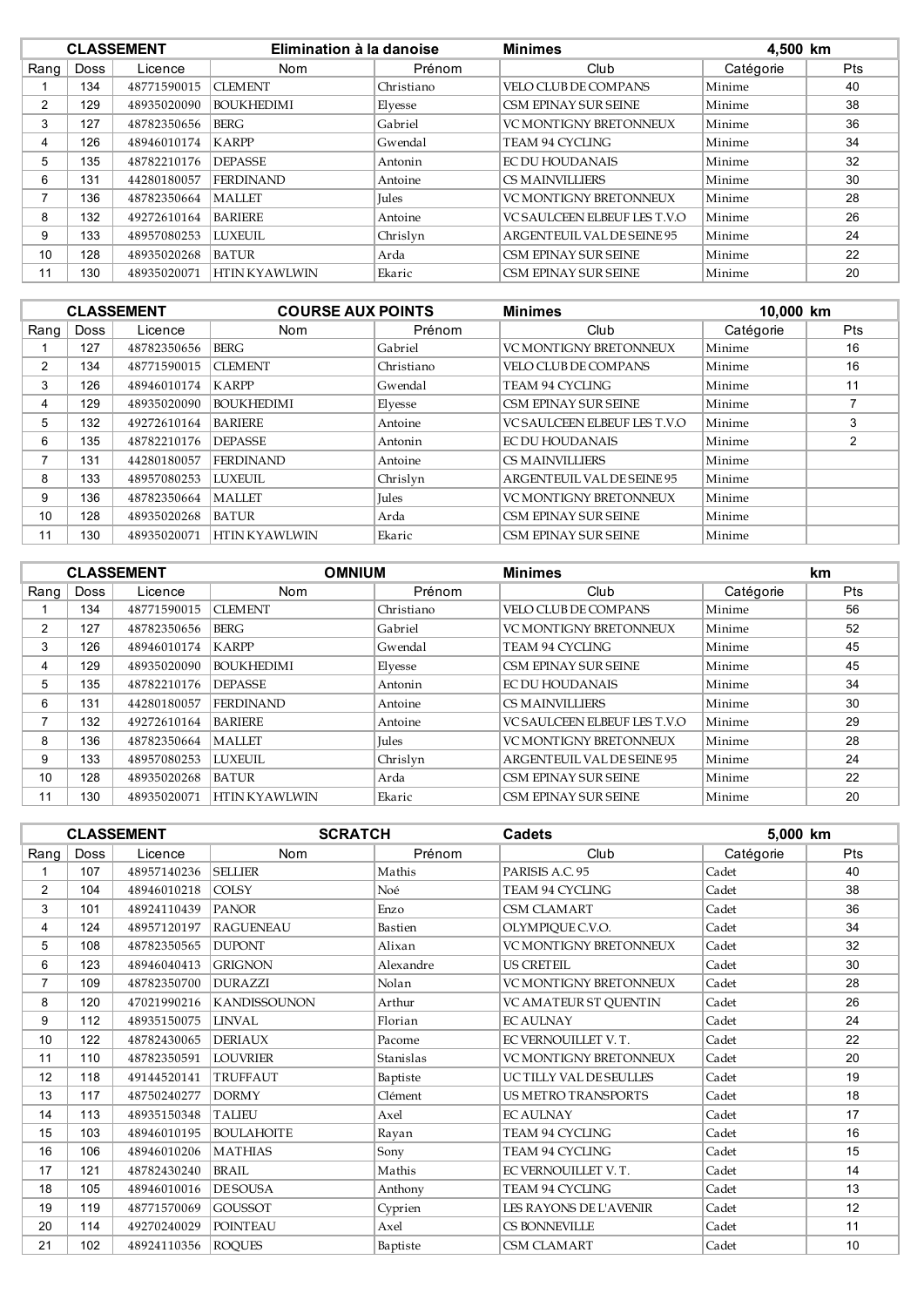| $\sim$<br>-44 | 16 | 1290<br>$^{\prime}$ 502402<br>48 | <b>ANTUNES</b> | Hugo  | NSPORT?<br>- K A<br>- IVI<br>v                                                 | Cadet                             |  |
|---------------|----|----------------------------------|----------------|-------|--------------------------------------------------------------------------------|-----------------------------------|--|
| $\sim$<br>ںے  |    | nsoc<br>. .                      | TRESSEL        | Robin | <b>TONNEUA</b><br>´BRE.<br>$\frac{1}{2}$<br>ΉС.<br>$\mathbf{v}$<br>יחר<br>NA C | $\overline{\phantom{0}}$<br>Cadet |  |

|                |             | <b>CLASSEMENT</b> | <b>COURSE AUX POINTS</b> |           | <b>Cadets</b>                 | 10,000 km |           |
|----------------|-------------|-------------------|--------------------------|-----------|-------------------------------|-----------|-----------|
| Rang           | <b>Doss</b> | Licence           | <b>Nom</b>               | Prénom    | Club                          | Catégorie | Pts/Temps |
| 1              | 107         | 48957140236       | <b>SELLIER</b>           | Mathis    | PARISIS A.C. 95               | Cadet     |           |
| $\overline{2}$ | 104         | 48946010218       | <b>COLSY</b>             | Noé       | <b>TEAM 94 CYCLING</b>        | Cadet     |           |
| 3              | 120         | 47021990216       | <b>KANDISSOUNON</b>      | Arthur    | VC AMATEUR ST OUENTIN         | Cadet     |           |
| 4              | 118         | 49144520141       |                          | Baptiste  | UCTILLY VAL DESEULLES         | Cadet     |           |
| 5              | 123         | 48946040413       | <b>GRIGNON</b>           | Alexandre | <b>US CRETEIL</b>             | Cadet     |           |
| 6              | 121         | 48782430240       | <b>BRAIL</b>             | Mathis    | EC VERNOUILLET V.T.           | Cadet     |           |
| $\overline{7}$ | 119         | 48771570069       | <b>GOUSSOT</b>           | Cyprien   | LES RAYONS DE L'AVENIR        | Cadet     |           |
| 8              | 124         | 48957120197       | <b>RAGUENEAU</b>         | Bastien   | OLYMPIOUE C.V.O.              | Cadet     |           |
| 9              | 108         | 48782350565       | <b>DUPONT</b>            | Alixan    | <b>VC MONTIGNY BRETONNEUX</b> | Cadet     |           |
| 10             | 112         | 48935150075       | <b>LINVAL</b>            | Florian   | <b>EC AULNAY</b>              | Cadet     |           |
| 11             | 109         | 48782350700       | <b>DURAZZI</b>           | Nolan     | <b>VC MONTIGNY BRETONNEUX</b> | Cadet     |           |
| 12             | 113         | 48935150348       | <b>TALIEU</b>            | Axel      | <b>EC AULNAY</b>              | Cadet     |           |
| 13             | 117         | 48750240277       | <b>DORMY</b>             | Clément   | <b>US METRO TRANSPORTS</b>    | Cadet     |           |
| 14             | 110         | 48782350591       | <b>LOUVRIER</b>          | Stanislas | <b>VC MONTIGNY BRETONNEUX</b> | Cadet     |           |
| 15             | 106         | 48946010206       | <b>MATHIAS</b>           | Sony      | <b>TEAM 94 CYCLING</b>        | Cadet     |           |
| 16             | 122         | 48782430065       | <b>DERIAUX</b>           | Pacome    | EC VERNOUILLET V.T.           | Cadet     |           |
| 17             | 101         | 48924110439       | <b>PANOR</b>             | Enzo      | <b>CSM CLAMART</b>            | Cadet     |           |
| 18             | 103         | 48946010195       | <b>BOULAHOITE</b>        | Rayan     | <b>TEAM 94 CYCLING</b>        | Cadet     |           |
| 19             | 105         | 48946010016       | <b>DESOUSA</b>           | Anthony   | <b>TEAM 94 CYCLING</b>        | Cadet     |           |
| 20             | 116         | 48750240290       | <b>ANTUNES</b>           | Hugo      | US METRO TRANSPORTS           | Cadet     |           |
| 21             | 111         | 48782350599       | <b>TRESSEL</b>           | Robin     | <b>VC MONTIGNY BRETONNEUX</b> | Cadet     |           |
| 22             | 114         | 49270240029       | <b>POINTEAU</b>          | Axel      | <b>CS BONNEVILLE</b>          | Cadet     |           |
| 23             | 102         | 48924110356       | <b>ROQUES</b>            | Baptiste  | <b>CSM CLAMART</b>            | Cadet     |           |

|                |             | <b>CLASSEMENT</b> | <b>OMNIUM</b>       |           | Cadets                        |           | km    |
|----------------|-------------|-------------------|---------------------|-----------|-------------------------------|-----------|-------|
| Rang           | <b>Doss</b> | Licence           | <b>Nom</b>          | Prénom    | Club                          | Catégorie | Pts   |
| $\mathbf{1}$   | 107         | 48957140236       | <b>SELLIER</b>      | Mathis    | PARISIS A.C. 95               | Cadet     | 59    |
| $\overline{2}$ | 104         | 48946010218       | <b>COLSY</b>        | Noé       | <b>TEAM 94 CYCLING</b>        | Cadet     | 46    |
| 3              | 124         | 48957120197       | <b>RAGUENEAU</b>    | Bastien   | OLYMPIQUE C.V.O.              | Cadet     | 36    |
| 4              | 101         | 48924110439       | PANOR               | Enzo      | <b>CSM CLAMART</b>            | Cadet     | 36    |
| 5              | 123         | 48946040413       | <b>GRIGNON</b>      | Alexandre | <b>US CRETEIL</b>             | Cadet     | 35    |
| 6              | 108         | 48782350565       | <b>DUPONT</b>       | Alixan    | <b>VC MONTIGNY BRETONNEUX</b> | Cadet     | 33    |
| $\overline{7}$ | 120         | 47021990216       | <b>KANDISSOUNON</b> | Arthur    | VC AMATEUR ST OUENTIN         | Cadet     | 33    |
| 8              | 109         | 48782350700       | <b>DURAZZI</b>      | Nolan     | <b>VC MONTIGNY BRETONNEUX</b> | Cadet     | 28    |
| 9              | 112         | 48935150075       | <b>LINVAL</b>       | Florian   | <b>EC AULNAY</b>              | Cadet     | 24    |
| 10             | 118         | 49144520141       | <b>TRUFFAUT</b>     | Baptiste  | UCTILLY VAL DESEULLES         | Cadet     | 23    |
| 11             | 122         | 48782430065       | <b>DERIAUX</b>      | Pacome    | EC VERNOUILLET V.T.           | Cadet     | 22    |
| 12             | 110         | 48782350591       | <b>LOUVRIER</b>     | Stanislas | <b>VC MONTIGNY BRETONNEUX</b> | Cadet     | 20    |
| 13             | 117         | 48750240277       | <b>DORMY</b>        | Clément   | <b>US METRO TRANSPORTS</b>    | Cadet     | 16    |
| 14             | 113         | 48935150348       | <b>TALIEU</b>       | Axel      | <b>EC AULNAY</b>              | Cadet     | 14    |
| 15             | 103         | 48946010195       | <b>BOULAHOITE</b>   | Rayan     | <b>TEAM 94 CYCLING</b>        | Cadet     | 12    |
| 16             | 121         | 48782430240       | <b>BRAIL</b>        | Mathis    | EC VERNOUILLET V.T.           | Cadet     | 11    |
| 17             | 106         | 48946010206       | <b>MATHIAS</b>      | Sony      | <b>TEAM 94 CYCLING</b>        | Cadet     | 10    |
| 18             | 105         | 48946010016       | <b>DESOUSA</b>      | Anthony   | TEAM 94 CYCLING               | Cadet     | 9     |
| 19             | 119         | 48771570069       | <b>GOUSSOT</b>      | Cyprien   | LES RAYONS DE L'AVENIR        | Cadet     | 6     |
| 20             | 116         | 48750240290       | <b>ANTUNES</b>      | Hugo      | <b>US METRO TRANSPORTS</b>    | Cadet     | $-19$ |
| 21             | 111         | 48782350599       | <b>TRESSEL</b>      | Robin     | VC MONTIGNY BRETONNEUX        | Cadet     | $-39$ |
| 22             | 114         | 49270240029       | <b>POINTEAU</b>     | Axel      | CS BONNEVILLE                 | Cadet     | $-58$ |
| 23             | 102         | 48924110356       | <b>ROQUES</b>       | Baptiste  | <b>CSM CLAMART</b>            | Cadet     | $-59$ |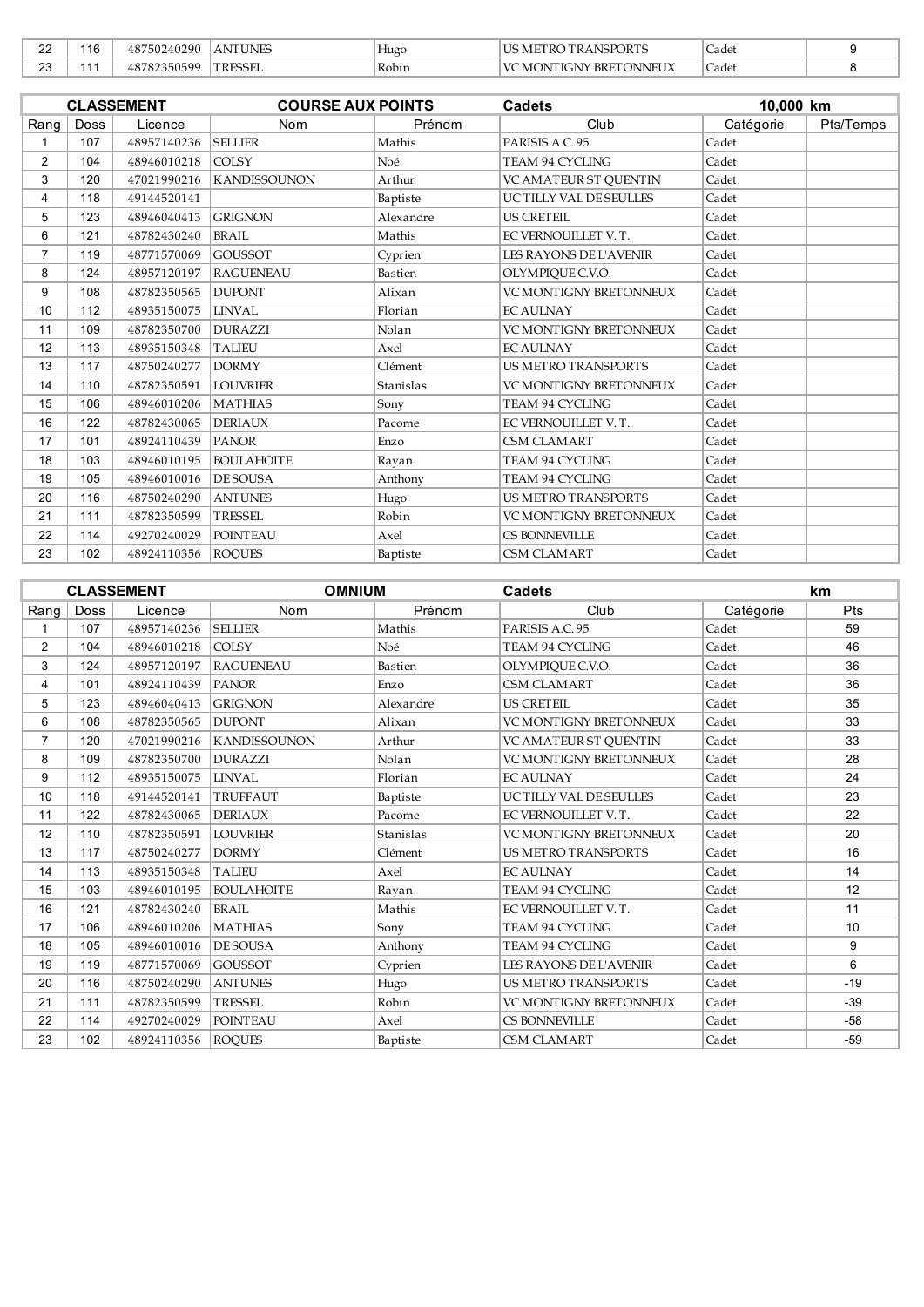|      |             | <b>CLASSEMENT</b> | <b>TEMPO RACE</b> |            | D Juniors/séniors                           | 6,250 km       |           |
|------|-------------|-------------------|-------------------|------------|---------------------------------------------|----------------|-----------|
| Rang | <b>Doss</b> | Licence           | <b>Nom</b>        | Prénom     | Club                                        | Catégorie      | Pts/Temps |
|      | 80          | 48935050611       | <b>DA CRUZ</b>    | Laura      | <b>CM AUBERVILLIERS 93</b>                  | 2ème Catégorie | 40        |
| 2    | 81          | 48935050577       | <b>TESSIER</b>    | Océane     | <b>CM AUBERVILLIERS 93</b>                  | 2ème Catégorie | 38        |
| 3    | 93          | 44280250222       | <b>JAMONEAU</b>   | Sfeffi     | <b>VC LUCEEN</b>                            | 3ème Catégorie | 36        |
| 4    | 90          | 48913500055       | <b>CAUCHOIS</b>   | Fanny      | CO COURCOURONNES CYC. FEMIN Junior          |                | 34        |
| 5    | 91          | 47600560010       | <b>DUPONT</b>     | Emmanuelle | SPRINTER CLUB DE ROCHY CONDE 3ème Catégorie |                | 32        |
| 6    | 89          | 48924200218       | <b>SILANDE</b>    | Laura      | CSM VILLENEUVE GARENNE                      | 3ème Catégorie | 30        |
| 7    | 82          | 48750310009       | <b>BRUNET</b>     | Marie      | SPRINTEUR CLUB FEMININ                      | 3ème Catégorie | 28        |
| 8    | 87          | 48924200209       | <b>EL GHOUATE</b> | Basma      | CSM VILLENEUVE GARENNE                      | Junior         | 26        |
| 9    | 79          | 48782210143       | <b>GAUBERT</b>    | Aurélie    | EC DU HOUDANAIS                             | D <sub>1</sub> | 24        |
| 10   | 83          | 48750310011       | <b>DAYDE</b>      | Léa        | SPRINTEUR CLUB FEMININ                      | 3ème Catégorie | 22        |
| 11   | 77          | 48924010089       | <b>FOURCADE</b>   | Elodie     | CSM PUTEAUX                                 | 3ème Catégorie | 20        |
| 12   | 86          | 48750310004       | <b>LACLARE</b>    | Amandine   | SPRINTEUR CLUB FEMININ                      | Junior         | 19        |
| 13   | 92          | 48957120245       | <b>SILVA</b>      | Morgane    | OLYMPIQUE C.V.O.                            | Junior         | 18        |
| 14   | 78          | 48946010219       | <b>DIRINGER</b>   | Manon      | <b>TEAM 94 CYCLING</b>                      | Junior         | 17        |
| 15   | 76          | 48782160059       | <b>BARREAU</b>    | Julie      | <b>EC VELIZY 78</b>                         | D1             | 16        |
| 16   | 88          | 48924200095       | <b>HANS</b>       | Steffie    | CSM VILLENEUVE GARENNE                      | 3ème Catégorie | 15        |
| 17   | 85          | 48750310013       | <b>HAMON</b>      | Valérie    | <b>SPRINTEUR CLUB FEMININ</b>               | D <sub>1</sub> | 14        |

|      |             | <b>CLASSEMENT</b> | <b>COURSE AUX POINTS</b> |            | D Juniors/séniors                           | 10,000 km      |            |
|------|-------------|-------------------|--------------------------|------------|---------------------------------------------|----------------|------------|
| Rang | <b>Doss</b> | Licence           | <b>Nom</b>               | Prénom     | Club                                        | Catégorie      | <b>Pts</b> |
|      | 81          | 48935050577       | <b>TESSIER</b>           | Océane     | <b>CM AUBERVILLIERS 93</b>                  | 2ème Catégorie | 14         |
| 2    | 82          | 48750310009       | <b>BRUNET</b>            | Marie      | <b>SPRINTEUR CLUB FEMININ</b>               | 3ème Catégorie | 10         |
| 3    | 93          | 44280250222       | <b>IAMONEAU</b>          | Sfeffi     | <b>VC LUCEEN</b>                            | 3ème Catégorie | 8          |
| 4    | 87          | 48924200209       | <b>EL GHOUATE</b>        | Basma      | CSM VILLENEUVE GARENNE                      | Junior         | 6          |
| 5    | 80          | 48935050611       | <b>DA CRUZ</b>           | Laura      | <b>CM AUBERVILLIERS 93</b>                  | 2ème Catégorie | 6          |
| 6    | 91          | 47600560010       | <b>DUPONT</b>            | Emmanuelle | SPRINTER CLUB DE ROCHY CONDE 3ème Catégorie |                | 4          |
| 7    | 89          | 48924200218       | <b>SILANDE</b>           | Laura      | CSM VILLENEUVE GARENNE                      | 3ème Catégorie | 4          |
| 8    | 90          | 48913500055       | <b>CAUCHOIS</b>          | Fanny      | CO COURCOURONNES CYC. FEMIN Junior          |                | 3          |
| 9    | 83          | 48750310011       | <b>DAYDE</b>             | Léa        | SPRINTEUR CLUB FEMININ                      | 3ème Catégorie |            |
| 10   | 86          | 48750310004       | <b>LACLARE</b>           | Amandine   | SPRINTEUR CLUB FEMININ                      | Junior         |            |
| 11   | 79          | 48782210143       | <b>GAUBERT</b>           | Aurélie    | EC DU HOUDANAIS                             | D1             |            |
| 12   | 77          | 48924010089       | <b>FOURCADE</b>          | Elodie     | CSM PUTEAUX                                 | 3ème Catégorie |            |
| 13   | 92          | 48957120245       | <b>SILVA</b>             | Morgane    | OLYMPIQUE C.V.O.                            | Junior         |            |
| 14   | 76          | 48782160059       | <b>BARREAU</b>           | Julie      | <b>EC VELIZY 78</b>                         | D1             |            |
| 15   | 78          | 48946010219       | <b>DIRINGER</b>          | Manon      | TEAM 94 CYCLING                             | Junior         |            |
| 16   | 85          | 48750310013       | <b>HAMON</b>             | Valérie    | SPRINTEUR CLUB FEMININ                      | D1             |            |
| 17   | 88          | 48924200095       | <b>HANS</b>              | Steffie    | CSM VILLENEUVE GARENNE                      | 3ème Catégorie |            |

|      |             | <b>CLASSEMENT</b> | <b>OMNIUM</b>     |            | D Juniors/séniors                  |                | <b>km</b>  |
|------|-------------|-------------------|-------------------|------------|------------------------------------|----------------|------------|
| Rang | <b>Doss</b> | Licence           | <b>Nom</b>        | Prénom     | Club                               | Catégorie      | <b>Pts</b> |
|      | 81          | 48935050577       | <b>TESSIER</b>    | Océane     | <b>CM AUBERVILLIERS 93</b>         | 2ème Catégorie | 52         |
| 2    | 80          | 48935050611       | DA CRUZ           | Laura      | <b>CM AUBERVILLIERS 93</b>         | 2ème Catégorie | 46         |
| 3    | 93          | 44280250222       | <b>JAMONEAU</b>   | Sfeffi     | <b>VC LUCEEN</b>                   | 3ème Catégorie | 44         |
| 4    | 82          | 48750310009       | <b>BRUNET</b>     | Marie      | SPRINTEUR CLUB FEMININ             | 3ème Catégorie | 38         |
| 5    | 91          | 47600560010       | <b>DUPONT</b>     | Emmanuelle | SPRINTER CLUB DE ROCHY CONDE       | 3ème Catégorie | 36         |
| 6    | 90          | 48913500055       | <b>CAUCHOIS</b>   | Fanny      | CO COURCOURONNES CYC. FEMIN Junior |                | 35         |
| 7    | 89          | 48924200218       | <b>SILANDE</b>    | Laura      | <b>CSM VILLENEUVE GARENNE</b>      | 3ème Catégorie | 34         |
| 8    | 87          | 48924200209       | <b>EL GHOUATE</b> | Basma      | CSM VILLENEUVE GARENNE             | Junior         | 32         |
| 9    | 79          | 48782210143       | <b>GAUBERT</b>    | Aurélie    | <b>EC DU HOUDANAIS</b>             | D1             | 24         |
| 10   | 83          | 48750310011       | <b>DAYDE</b>      | Léa        | SPRINTEUR CLUB FEMININ             | 3ème Catégorie | 22         |
| 11   | 77          | 48924010089       | FOURCADE          | Elodie     | <b>CSM PUTEAUX</b>                 | 3ème Catégorie | 20         |
| 12   | 86          | 48750310004       | <b>LACLARE</b>    | Amandine   | SPRINTEUR CLUB FEMININ             | Junior         | 19         |
| 13   | 92          | 48957120245       | <b>SILVA</b>      | Morgane    | OLYMPIQUE C.V.O.                   | Junior         | 18         |
| 14   | 78          | 48946010219       | <b>DIRINGER</b>   | Manon      | <b>TEAM 94 CYCLING</b>             | Junior         | -6         |
| 15   | 76          | 48782160059       | <b>BARREAU</b>    | Julie      | <b>EC VELIZY 78</b>                | D1             | -8         |
| 16   | 88          | 48924200095       | <b>HANS</b>       | Steffie    | CSM VILLENEUVE GARENNE             | 3ème Catégorie | $-10$      |
| 17   | 85          | 48750310013       | <b>HAMON</b>      | Valérie    | SPRINTEUR CLUB FEMININ             | D1             | $-12$      |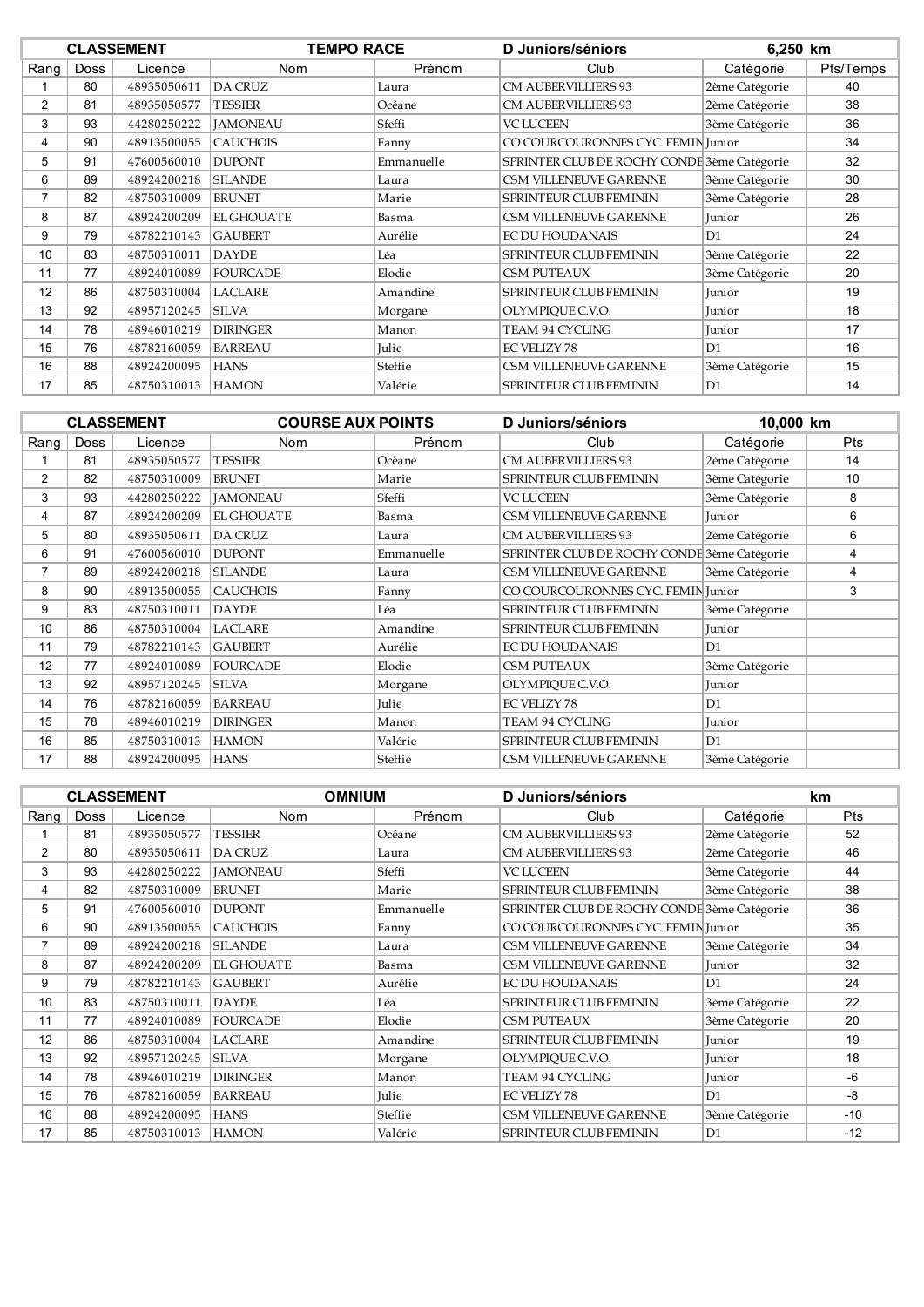|                | <b>SCRATCH</b><br><b>CLASSEMENT</b><br>Juniors |             |                           | 10,000 km |                               |           |     |
|----------------|------------------------------------------------|-------------|---------------------------|-----------|-------------------------------|-----------|-----|
| Rang           | <b>Doss</b>                                    | Licence     | Nom                       | Prénom    | Club                          | Catégorie | Pts |
|                | 38                                             | 49144520181 | <b>MARIE</b>              | Octave    | UC TILLY VAL DE SEULLES       | Junior    | 40  |
| $\overline{2}$ | 39                                             | 48782350320 | <b>LOUVRIER</b>           | Erwan     | <b>VC MONTIGNY BRETONNEUX</b> | Junior    | 38  |
| 3              | 31                                             | 48946010221 | <b>DUC</b>                | Maxence   | <b>TEAM 94 CYCLING</b>        | Junior    | 36  |
| 4              | 43                                             | 48957080210 | <b>MORVAN</b>             | Thomas    | ARGENTEUIL VAL DE SEINE 95    | Junior    | 34  |
| 5              | 41                                             | 48913110047 | <b>HOUDOUIN</b>           | Tristan   | <b>VC ETAMPES</b>             | Junior    | 32  |
| 6              | 36                                             | 47020690003 | <b>GUERLIN</b>            | Romain    | <b>EC VALLEE DE L'AISNE</b>   | Junior    | 30  |
| 7              | 32                                             | 48946010222 | <b>MACE</b>               | Marius    | <b>TEAM 94 CYCLING</b>        | Junior    | 28  |
| 8              | 37                                             | 49144520066 | <b>LEWANDOWSKI</b>        | Martin    | UC TILLY VAL DE SEULLES       | Junior    | 26  |
| 9              | 30                                             | 48946010220 | <b>DO VALE</b>            | Thomas    | <b>TEAM 94 CYCLING</b>        | Junior    | 24  |
| 10             | 33                                             | 48946010225 | PARADELA                  | Thomas    | <b>TEAM 94 CYCLING</b>        | Junior    | 22  |
| 11             | 29                                             | 48924110373 | <b>LEGRAND</b>            | Axel      | <b>CSM CLAMART</b>            | Junior    | 20  |
| 12             | 45                                             | 49270440311 | <b>LIERVILE</b>           | Valentin  | <b>UV NEUBOURG</b>            | Junior    | 19  |
| 13             | 46                                             | 52441200251 | <b>MAITRE</b>             | Pierre    | <b>GUIDON MACHECOULAIS</b>    | Junior    | 18  |
| 14             | 40                                             | 48782350156 | <b>ROLLAND</b>            | Jonathan  | <b>VC MONTIGNY BRETONNEUX</b> | Junior    | 17  |
| 15             | 35                                             | 48946010203 | <b>ZEPHIRIN HENRI LEO</b> | Medhi     | <b>TEAM 94 CYCLING</b>        | Junior    | 16  |
| 16             | 27                                             | 48924110247 | <b>GAGNEUR</b>            | Florent   | <b>CSM CLAMART</b>            | Junior    | 15  |
| 17             | 26                                             | 48924110137 | <b>DUFFAUX</b>            | Victor    | <b>CSM CLAMART</b>            | Junior    | 14  |

|      |             | <b>CLASSEMENT</b> | <b>COURSE AUX POINTS</b>  |          | <b>Juniors</b>              | 15,000 km     |            |
|------|-------------|-------------------|---------------------------|----------|-----------------------------|---------------|------------|
| Rang | <b>Doss</b> | Licence           | Nom                       | Prénom   | Club                        | Catégorie     | <b>Pts</b> |
|      | 31          | 48946010221       | <b>DUC</b>                | Maxence  | <b>TEAM 94 CYCLING</b>      | Junior        | 31         |
| 2    | 29          | 48924110373       | LEGRAND                   | Axel     | <b>CSM CLAMART</b>          | <b>Iunior</b> | 10         |
| 3    | 39          | 48782350320       | LOUVRIER                  | Erwan    | VC MONTIGNY BRETONNEUX      | Junior        | 9          |
| 4    | 30          | 48946010220       | <b>DO VALE</b>            | Thomas   | TEAM 94 CYCLING             | Junior        | 6          |
| 5    | 38          | 49144520181       | <b>MARIE</b>              | Octave   | UC TILLY VAL DE SEULLES     | Junior        | 5          |
| 6    | 43          | 48957080210       | <b>MORVAN</b>             | Thomas   | ARGENTEUIL VAL DE SEINE 95  | Junior        | 5          |
| 7    | 37          | 49144520066       | <b>LEWANDOWSKI</b>        | Martin   | UCTILLY VAL DESEULLES       | Junior        | 5          |
| 8    | 33          | 48946010225       | <b>PARADELA</b>           | Thomas   | TEAM 94 CYCLING             | Junior        | 5          |
| 9    | 45          | 49270440311       | <b>LIERVILE</b>           | Valentin | <b>UV NEUBOURG</b>          | Junior        | 4          |
| 10   | 41          | 48913110047       | <b>HOUDOUIN</b>           | Tristan  | <b>VCETAMPES</b>            | <b>Iunior</b> | 4          |
| 11   | 46          | 52441200251       | <b>MAITRE</b>             | Pierre   | <b>GUIDON MACHECOULAIS</b>  | Junior        | 3          |
| 12   | 35          | 48946010203       | <b>ZEPHIRIN HENRI LEO</b> | Medhi    | TEAM 94 CYCLING             | Junior        |            |
| 13   | 40          | 48782350156       | <b>ROLLAND</b>            | Jonathan | VC MONTIGNY BRETONNEUX      | Junior        |            |
| 14   | 32          | 48946010222       | <b>MACE</b>               | Marius   | TEAM 94 CYCLING             | Junior        |            |
| 15   | 36          | 47020690003       | <b>GUERLIN</b>            | Romain   | <b>EC VALLEE DE L'AISNE</b> | Junior        |            |
| 16   | 27          | 48924110247       | <b>GAGNEUR</b>            | Florent  | <b>CSM CLAMART</b>          | Junior        |            |
| 17   | 26          | 48924110137       | <b>DUFFAUX</b>            | Victor   | <b>CSM CLAMART</b>          | Junior        |            |

|      |             | <b>CLASSEMENT</b> |                           | <b>OMNIUM</b><br><b>Juniors</b> |                               | <b>km</b> |            |
|------|-------------|-------------------|---------------------------|---------------------------------|-------------------------------|-----------|------------|
| Rang | <b>Doss</b> | Licence           | <b>Nom</b>                | Prénom                          | Club                          | Catégorie | <b>Pts</b> |
|      | 31          | 48946010221       | <b>DUC</b>                | Maxence                         | <b>TEAM 94 CYCLING</b>        | Junior    | 52         |
| 2    | 39          | 48782350320       | <b>LOUVRIER</b>           | Erwan                           | VC MONTIGNY BRETONNEUX        | Junior    | 47         |
| 3    | 38          | 49144520181       | <b>MARIE</b>              | Octave                          | UC TILLY VAL DE SEULLES       | Junior    | 45         |
| 4    | 43          | 48957080210       | <b>MORVAN</b>             | Thomas                          | ARGENTEUIL VAL DE SEINE 95    | Junior    | 39         |
| 5    | 41          | 48913110047       | <b>HOUDOUIN</b>           | Tristan                         | <b>VC ETAMPES</b>             | Junior    | 36         |
| 6    | 37          | 49144520066       | <b>LEWANDOWSKI</b>        | Martin                          | UC TILLY VAL DE SEULLES       | Junior    | 31         |
| 7    | 30          | 48946010220       | <b>DO VALE</b>            | Thomas                          | <b>TEAM 94 CYCLING</b>        | Junior    | 30         |
| 8    | 29          | 48924110373       | <b>LEGRAND</b>            | Axel                            | <b>CSM CLAMART</b>            | Junior    | 30         |
| 9    | 32          | 48946010222       | MACE                      | Marius                          | <b>TEAM 94 CYCLING</b>        | Junior    | 28         |
| 10   | 33          | 48946010225       | <b>PARADELA</b>           | Thomas                          | <b>TEAM 94 CYCLING</b>        | Junior    | 27         |
| 11   | 45          | 49270440311       | <b>LIERVILE</b>           | Valentin                        | UV NEUBOURG                   | Junior    | 22         |
| 12   | 46          | 52441200251       | <b>MAITRE</b>             | Pierre                          | <b>GUIDON MACHECOULAIS</b>    | Junior    | 19         |
| 13   | 36          | 47020690003       | <b>GUERLIN</b>            | Romain                          | <b>EC VALLEE DE L'AISNE</b>   | Junior    | 15         |
| 14   | 40          | 48782350156       | <b>ROLLAND</b>            | Jonathan                        | <b>VC MONTIGNY BRETONNEUX</b> | Junior    | 14         |
| 15   | 35          | 48946010203       | <b>ZEPHIRIN HENRI LEO</b> | Medhi                           | <b>TEAM 94 CYCLING</b>        | Junior    | 12         |
| 16   | 26          | 48924110137       | <b>DUFFAUX</b>            | Victor                          | <b>CSM CLAMART</b>            | Junior    | $-32$      |
| 17   | 27          | 48924110247       | <b>GAGNEUR</b>            | Florent                         | <b>CSM CLAMART</b>            | Junior    | $-50$      |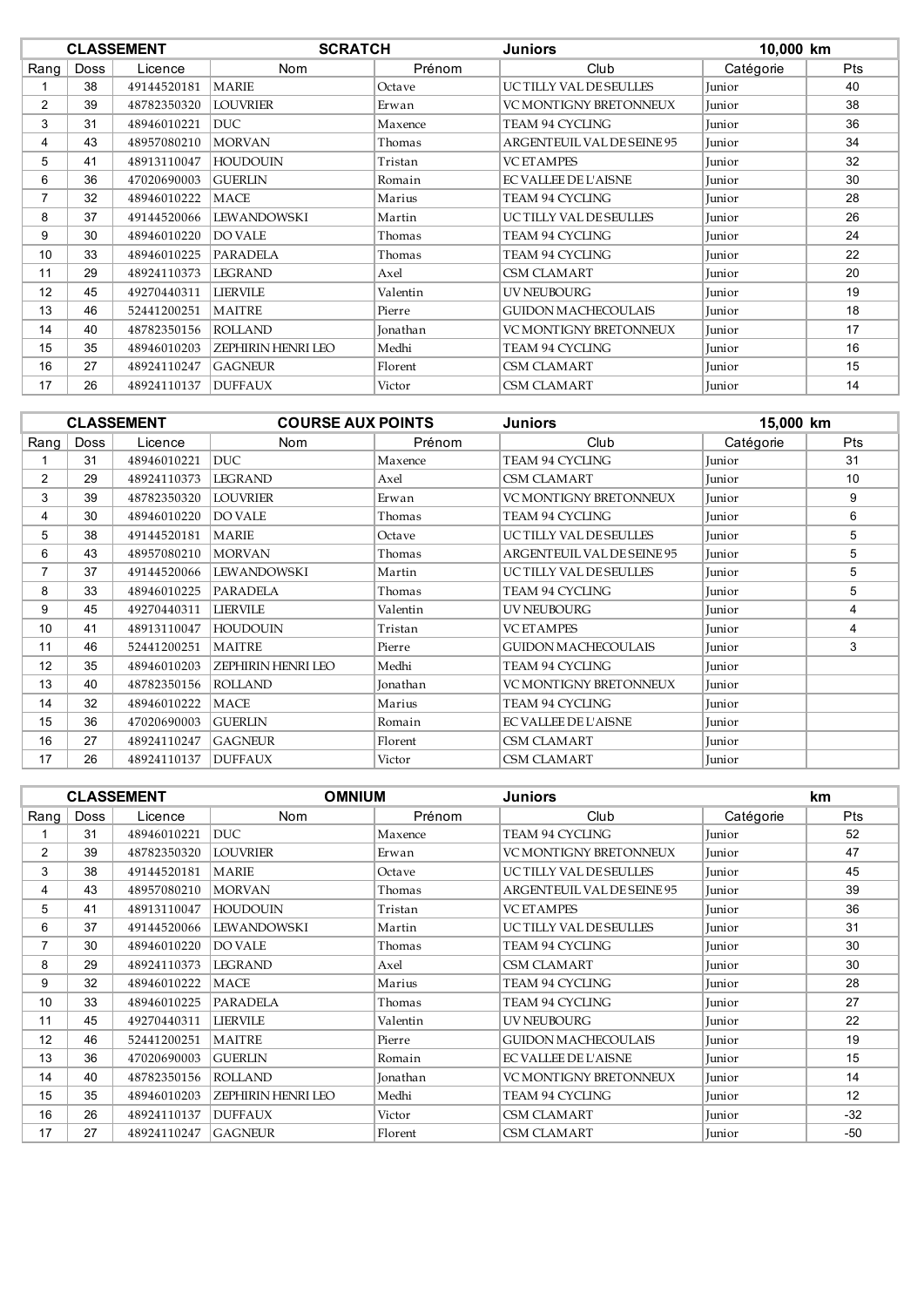|                |                 | <b>CLASSEMENT</b> | <b>SCRATCH</b>   |               | Séniors 1,2,3                 | 12,500 km           |                |
|----------------|-----------------|-------------------|------------------|---------------|-------------------------------|---------------------|----------------|
| Rang           | <b>Doss</b>     | Licence           | Nom              | Prénom        | Club                          | Catégorie           | Pts            |
| 1              | 24              | 47600220050       | <b>DEMARE</b>    | Arnaud        | <b>CC FORMERIE</b>            | Elite Professionnel | 40             |
| $\overline{2}$ | 19              | 44280260109       | <b>CLERE</b>     | Emilien       | <b>C'CHARTRES CYCLISME</b>    | 1ère Catégorie      | 38             |
| 3              | 21              | 48771150218       | <b>LAMAILLE</b>  | Christopher   | TEAM PELTRAX - CSD            | 1ère Catégorie      | 36             |
| 4              | $\mathbf 1$     | 47600370201       | <b>MAFFEIS</b>   | Dany          | <b>CC NOGENT / OISE</b>       | 1ère Catégorie      | 34             |
| 5              | 12              | 48957140046       | <b>SELLIER</b>   | Valentin      | PARISIS A.C. 95               | 3ème Catégorie      | 32             |
| 6              | 25              | 43353110320       | <b>LENY</b>      | Jean Louis    | SOJASUN                       | 1ère Catégorie      | 30             |
| 7              | 11              | 48957140568       | <b>HOFFMANN</b>  | Alexis        | PARISIS A.C. 95               | 2ème Catégorie      | 28             |
| 8              | 6               | 48750160478       | <b>CHALEL</b>    | Yacine        | PARIS CYCLISTE OLYMPIOUE      | 1ère Catégorie      | 26             |
| 9              | 13              | 48957140134       | <b>TAHIR</b>     | Zinedine      | PARISIS A.C. 95               | 3ème Catégorie      | 24             |
| 10             | 22              | 48957120286       | <b>MARTINS</b>   | Vincent       | OLYMPIOUE C.V.O.              | 2ème Catégorie      | 22             |
| 11             | $\overline{7}$  | 48750160427       | <b>DIDIER</b>    | Baptiste      | PARIS CYCLISTE OLYMPIOUE      | 1ère Catégorie      | 20             |
| 12             | 14              | 48913070029       | <b>CONTAL</b>    | Guillaume     | EC MONTGERON VIGNEUX          | 3ème Catégorie      | 19             |
| 13             | 17              | 48924080140       | <b>MAITRE</b>    | Cvril         | A. C. B. B.                   | 2ème Catégorie      | 18             |
| 14             | 20              | 48957400007       | <b>VICTOR</b>    | Yoann         | TEAM BIKE CYCLISTE SAINT PRIX | 3ème Catégorie      | 17             |
| 15             | 5               | 48782280325       | <b>SALGUEIRO</b> | Cristovao     | US MAULE CYCLISME             | 3ème Catégorie      | 16             |
| 16             | 3               | 48782160015       | <b>PEUVRIER</b>  | Olivier       | <b>EC VELIZY 78</b>           | 3ème Catégorie      | 15             |
| 17             | 18              | 44280260095       | <b>BRASSEUR</b>  | <b>Julien</b> | <b>C'CHARTRES CYCLISME</b>    | 3ème Catégorie      | 14             |
| 18             | 8               | 48750160484       | <b>HOARAU</b>    | Florian       | PARIS CYCLISTE OLYMPIOUE      | 2ème Catégorie      | 13             |
| 19             | 15              | 48913070031       | <b>GREGOIRE</b>  | Tom           | EC MONTGERON VIGNEUX          | 3ème Catégorie      | 12             |
| 20             | 48              | 48782280295       | <b>BENOIT</b>    | Allain        | US MAULE CYCLSME              | 3è Catégorie        | 11             |
| 21             | 9               | 48750160485       | <b>TARDIF</b>    | Aurélien      | PARIS CYCLISTE OLYMPIQUE      | 2ème Catégorie      | 10             |
| 22             | 10 <sup>1</sup> | 48957140546       | <b>GAUDILLAT</b> | Antoine       | PARISIS A.C. 95               | 2ème Catégorie      | 9              |
| 23             | 23              | 48957070012       | <b>MAGNIENT</b>  | Kevin         | <b>AS HERBLAY</b>             | 3ème Catégorie      | 8              |
| 24             | 16              | 48935050203       | <b>BARTH</b>     | Alexandre     | <b>CM AUBERVILLIERS 93</b>    | 3ème Catégorie      | $\overline{7}$ |

|                |                | <b>CLASSEMENT</b> | <b>COURSE AUX POINTS</b> |               | Séniors 1,2,3                 | 20,000 km           |           |
|----------------|----------------|-------------------|--------------------------|---------------|-------------------------------|---------------------|-----------|
| Rang           | <b>Doss</b>    | Licence           | Nom                      | Prénom        | Club                          | Catégorie           | Pts/Temps |
| 1              | 24             | 47600220050       | <b>DEMARE</b>            | Arnaud        | <b>CC FORMERIE</b>            | Elite Professionnel | 44        |
| $\overline{2}$ | 19             | 44280260109       | <b>CLERE</b>             | Emilien       | <b>C'CHARTRES CYCLISME</b>    | 1ère Catégorie      | 34        |
| 3              | 25             | 43353110320       | <b>LENY</b>              | Jean Louis    | <b>SOJASUN</b>                | 1ère Catégorie      | 31        |
| 4              | 1              | 47600370201       | <b>MAFFEIS</b>           | Dany          | <b>CCNOGENT / OISE</b>        | 1ère Catégorie      | 29        |
| 5              | $\overline{7}$ | 48750160427       | <b>DIDIER</b>            | Baptiste      | PARIS CYCLISTE OLYMPIOUE      | 1ère Catégorie      | 28        |
| 6              | 6              | 48750160478       | <b>CHALEL</b>            | Yacine        | PARIS CYCLISTE OLYMPIOUE      | 1ère Catégorie      | 24        |
| 7              | 21             | 48771150218       | <b>LAMAILLE</b>          | Christopher   | TEAM PELTRAX - CSD            | 1ère Catégorie      | 24        |
| 8              | 12             | 48957140046       | <b>SELLIER</b>           | Valentin      | PARISIS A.C. 95               | 3ème Catégorie      | 12        |
| 9              | 11             | 48957140568       | <b>HOFFMANN</b>          | Alexis        | PARISIS A.C. 95               | 2ème Catégorie      | 3         |
| 10             | 22             | 48957120286       | <b>MARTINS</b>           | Vincent       | OLYMPIQUE C.V.O.              | 2ème Catégorie      |           |
| 11             | 9              | 48750160485       | <b>TARDIF</b>            | Aurélien      | PARIS CYCLISTE OLYMPIOUE      | 2ème Catégorie      |           |
| 12             | 15             | 48913070031       | <b>GREGOIRE</b>          | Tom           | EC MONTGERON VIGNEUX          | 3ème Catégorie      |           |
| 13             | 5              | 48782280325       | <b>SALGUEIRO</b>         | Cristovao     | US MAULE CYCLISME             | 3ème Catégorie      |           |
| 14             | 3              | 48782160015       | <b>PEUVRIER</b>          | Olivier       | <b>EC VELIZY 78</b>           | 3ème Catégorie      |           |
| 15             | 20             | 48957400007       | <b>VICTOR</b>            | Yoann         | TEAM BIKE CYCLISTE SAINT PRIX | 3ème Catégorie      |           |
| 16             | 13             | 48957140134       | <b>TAHIR</b>             | Zinedine      | PARISIS A.C. 95               | 3ème Catégorie      |           |
| 17             | 8              | 48750160484       | <b>HOARAU</b>            | Florian       | PARIS CYCLISTE OLYMPIOUE      | 2ème Catégorie      |           |
| 18             | 48             | 48782280295       | <b>BENOIT</b>            | Allain        | US MAULE CYCLSME              | 3è Catégorie        |           |
| 19             | 18             | 44280260095       | <b>BRASSEUR</b>          | <b>Julien</b> | <b>C'CHARTRES CYCLISME</b>    | 3ème Catégorie      |           |
| 20             | 17             | 48924080140       | <b>MAITRE</b>            | Cvril         | A. C. B. B.                   | 2ème Catégorie      |           |
| 21             | 14             | 48913070029       | <b>CONTAL</b>            | Guillaume     | EC MONTGERON VIGNEUX          | 3ème Catégorie      |           |
| 22             | 16             | 48935050203       | <b>BARTH</b>             | Alexandre     | <b>CM AUBERVILLIERS 93</b>    | 3ème Catégorie      |           |
| 23             | 23             | 48957070012       | <b>MAGNIENT</b>          | Kevin         | <b>AS HERBLAY</b>             | 3ème Catégorie      |           |

|      |                   | <b>CLASSEMENT</b> |                 | Séniors 1,2,3<br><b>OMNIUM</b> |                          | <b>km</b>           |            |
|------|-------------------|-------------------|-----------------|--------------------------------|--------------------------|---------------------|------------|
| Rang | Doss              | Licence           | <b>Nom</b>      | Prénom                         | Club                     | Catégorie           | <b>Pts</b> |
|      | 24                | 47600220050       | <b>DEMARE</b>   | Arnaud                         | <b>CC FORMERIE</b>       | Elite Professionnel | 81         |
| 2    | 19                | 44280260109       | I CLERE         | Emilien                        | C'CHARTRES CYCLISME      | 1ère Catégorie      | 72         |
| 3    |                   | 47600370201       | <b>MAFFEIS</b>  | Dany                           | CC NOGENT / OISE         | 1ère Catégorie      | 66         |
|      | 25                | 43353110320       | <b>LENY</b>     | <b>Jean Louis</b>              | <b>SOJASUN</b>           | 1ère Catégorie      | 61         |
| 5    | 21                | 48771150218       | <b>LAMAILLE</b> | Christopher                    | TEAM PELTRAX - CSD       | 1ère Catégorie      | 60         |
| 6    | 6                 | 48750160478       | CHALEL.         | Yacine                         | PARIS CYCLISTE OLYMPIOUE | 1ère Catégorie      | 50         |
|      |                   | 48750160427       | <b>DIDIER</b>   | Baptiste                       | PARIS CYCLISTE OLYMPIOUE | 1ère Catégorie      | 48         |
| 8    | $12 \overline{ }$ | 48957140046       | <b>SELLIER</b>  | Valentin                       | PARISIS A.C. 95          | 3ème Catégorie      | 44         |
| 9    | 11                | 48957140568       | <b>HOFFMANN</b> | Alexis                         | PARISIS A.C. 95          | 2ème Catégorie      | 31         |
| 10   | 13                | 48957140134       | TAHIR           | Zinedine                       | PARISIS A.C. 95          | 3ème Catégorie      | 24         |